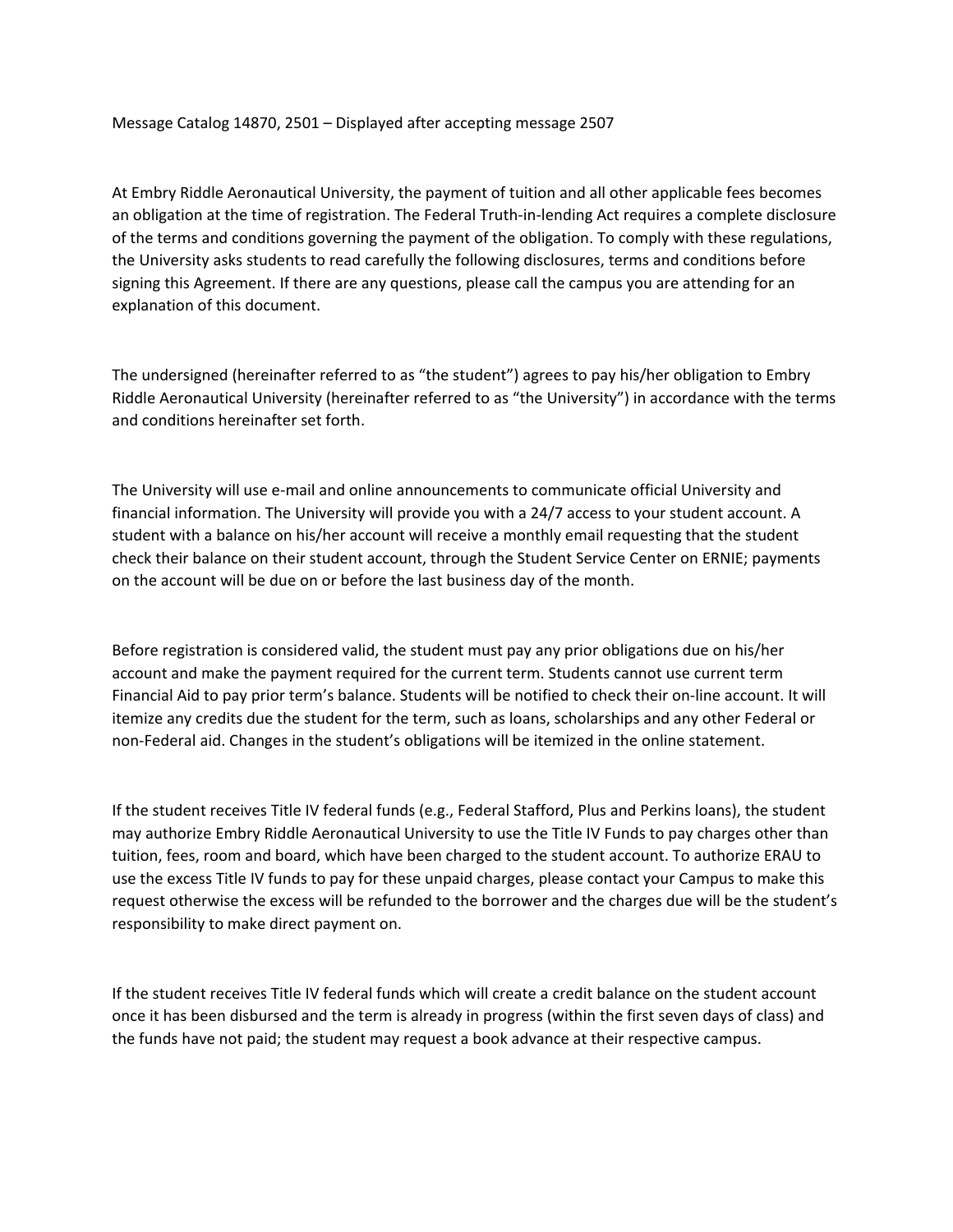The student agrees that the University reserves the right to terminate the student's privilege of paying his/her account under the installment payment plan. In the event of such a termination, the entire balance shall be immediately due and payable. The payment plan will then revert to the semester plan for all future enrollments.

If established payment due dates are not met, the account would be in a delinquent status which may result in cancellation from classes. In the event that a student is delinquent, and the account is turned over to a collection agency you agree to reimburse us the fees of any collection agency, which may be based on a percentage at a maximum of 33.3% of the debt, and all costs and expenses, including reasonable attorney's fees, we incur in such collection efforts.

The student agrees to inform the University of any change in address or phone number. By providing a telephone number, I understand, agree and give express consent that Embry-Riddle or anyone working on their behalf, including third party vendors, may contact me at the number provided by text, manual dialing the number or by using automated dialing technology.

This payment agreement will be in effect with the University for as long as the student continues to incur obligations to the University and/or has an outstanding balance on his/her account. If the student signs a subsequent payment agreement and disclosure statement, the agreement, which was last executed, will take precedence.

By clicking on Accept this agreement, you state your intent to receive your 1098-T form electronically for each year that you attend this university. Furthermore, you agree to return to this site to print, email or save your 1098-T. With this consent for an on-line electronic 1098-T, please understand that a paper copy of your 1098-T will NOT be mailed. If you elect not to consent, a paper copy of your 1098-T will be sent to you via US Mail.

The University reserves the right to change the terms and conditions of the Agreement prior to registration or validation for any term by sending a notice to the student at his/her ERAU email address.

IN CASE OF ERRORS OR INQUIRIES ABOUT YOUR ONLINE STATEMENT

The Federal Truth-in-Lending Act requires prompt correction of mistakes on your online statement.